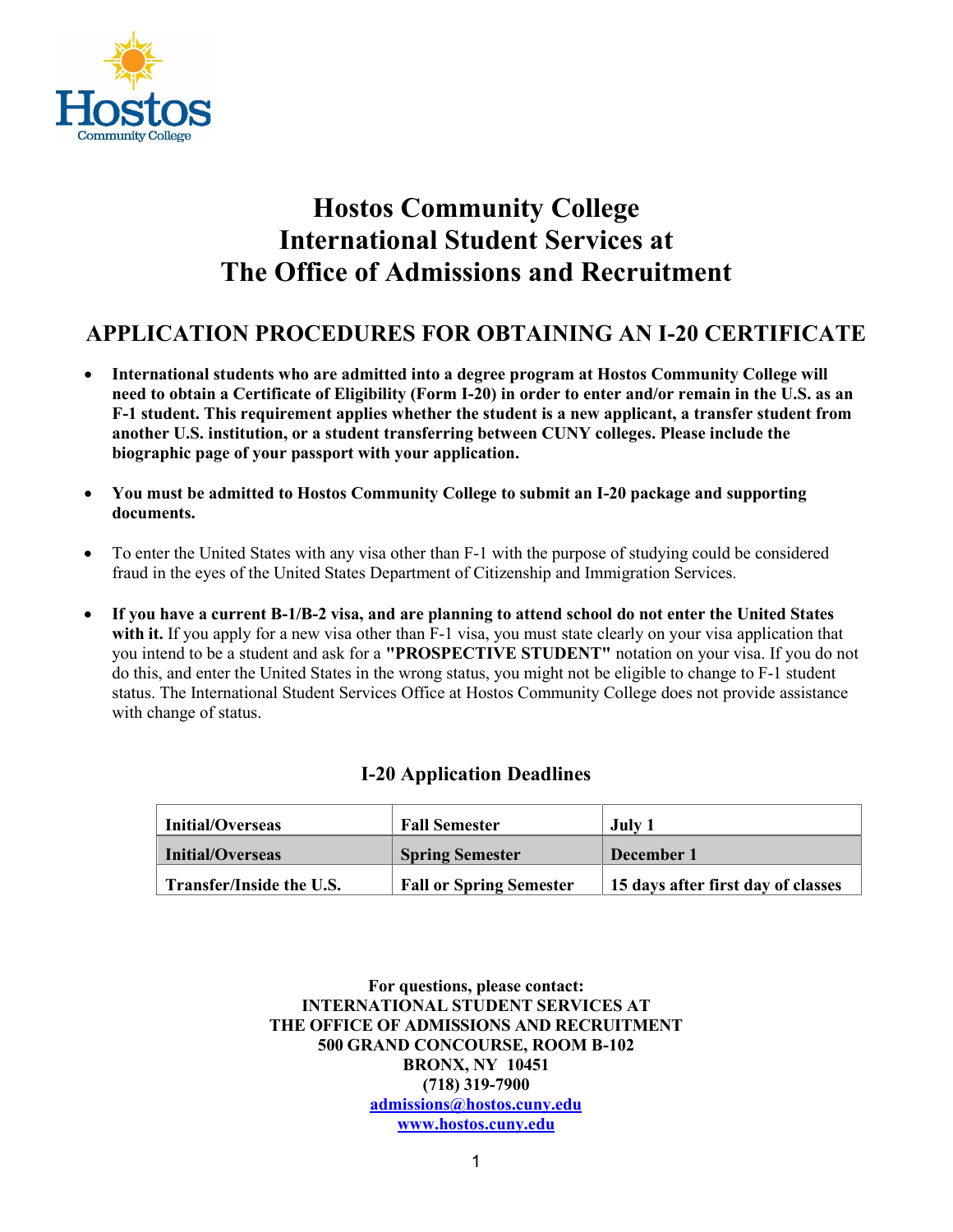## **FREQUENTLY ASKED QUESTIONS**

#### **What is the I-20 Certificate?**

This is the Certificate of Eligibility for F-1 (Student) Status. The I-20 Certificate may be issued only to students:

- 1. Who have been admitted to Hostos Community College for a full-time program<br>2. Who are planning to register for a full-time course of study each semester at Host
- 2. Who are planning to register for a full-time course of study each semester at Hostos and<br>3. Provide sufficient evidence of financial support to live and study in the U.S. for 2-3 year
- 3. Provide sufficient evidence of financial support to live and study in the U.S. for 2-3 years of study without employment

#### **Who needs to obtain the I-20 Certificate?**

There are strict United States government regulations which outlined who may receive an I-20 Certificate. Students who are outside the United States must have the I-20 Certificate in order to obtain the F-1 visa to enter the U.S. **OR**

Students who are currently in the United States under an active F-1 status may be eligible to receive the I-20 Certificate from Hostos Community College. Although some students are not eligible to receive the I-20 Certificate, they can still attend Hostos. If a student is unsure about their eligibility to receive the certificate, please inquire with the International Student Services.

#### **How to obtain the I-20 certificate?**

To receive the I-20 Certificate, you must complete the attached form accurately and return it to the International Student Services with the required documents supporting the financial ability of yourself and /or your sponsor(s).

#### **Acceptable documents must be submitted two weeks in advance of issuance of an I-20 certificate.**

**Unacceptable documents will be rejected and returned. Application must be completed exactly as indicated below. Please read and follow the instructions carefully to avoid delays in your process.** 

## **What is the F-1 visa?**

**The F-1 visa is your travel document**. It does not give you permission to enter the United States. When your visa is issued, the embassy or consulate will return the I-20 Certificate to you in a sealed envelope to be presented to the United States Immigration at the port of entry. The permission to enter the United States is given at the port of entry on a document known as the I-94. **DO NOT LOSE YOUR PORTION OF THE I-20 CERTIFICATE**.

**Note:** If you have an F-1 visa from a previous visit to the U.S. and it has not expired, you may travel directly to the United States with a new Hostos I-20 Certificate without visiting a United States embassy or consulate.

## **What do I do if I am a F-1 student INSIDE the United States?**

If you are an F-1 student at another institution, you do not need the I-20 Certificate before coming to Hostos. USCIS regulations state that you must submit your financial documentation to Hostos and sign your new I-20 Certificate **no later than the 15th day of classes at Hostos**.

#### **Transfer students with valid F-1 status have 15 days after the first day of classes to submit their I-20 package to obtain a Hostos I-20 certificate.**

**DO NOT TRAVEL OUTSIDE THE U.S. ON YOUR FORMER SCHOOL'S I-20.** You will lose your legal status if you use the certificate I-20 of your old school and then do not return to classes there. Students will not be permitted to travel until they are registered for classes at Hostos. If it is imperative that you travel, you must first get the required financial papers to the International Student Services so that a Hostos I-20 Certificate for traveling can be issued.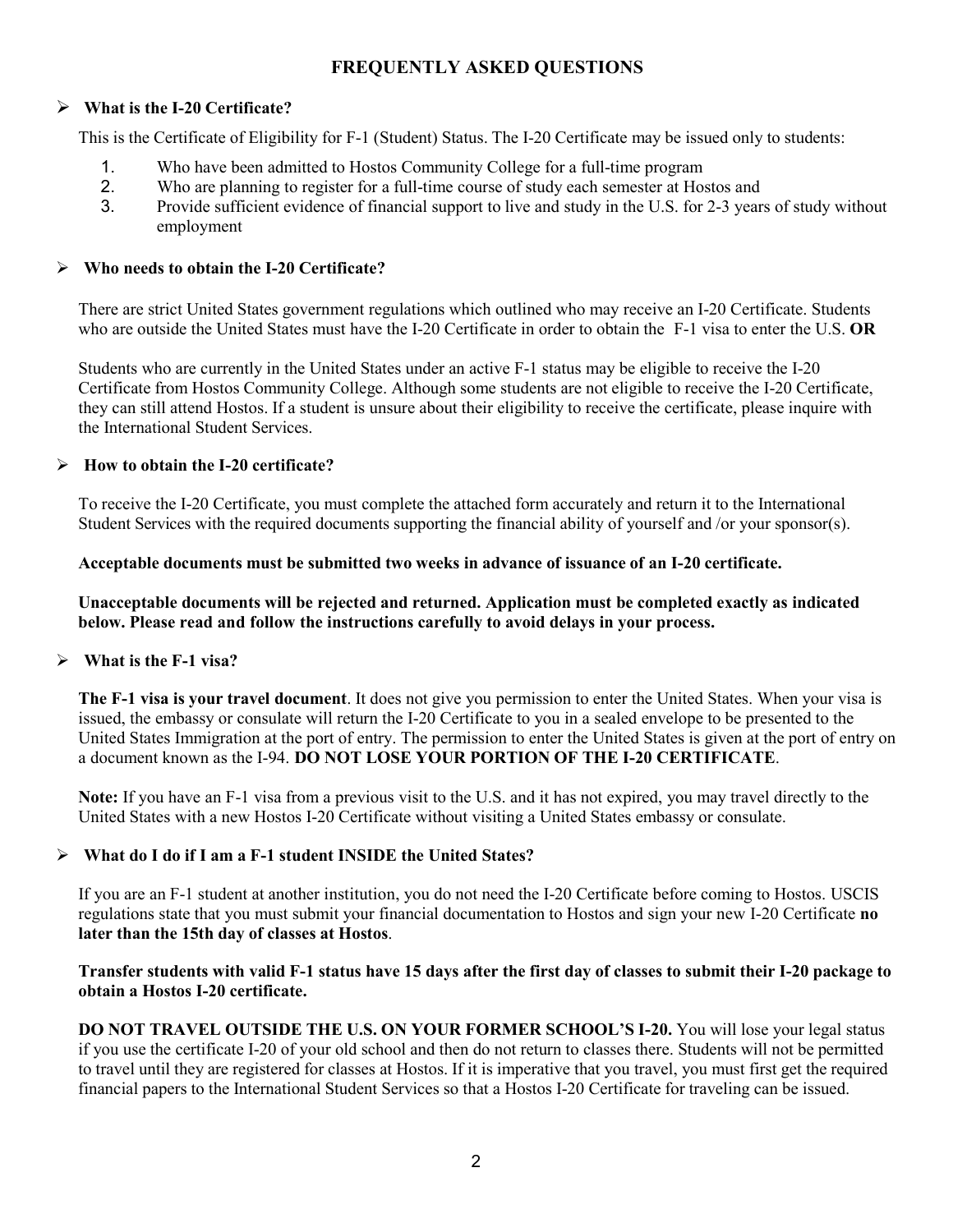#### **How to get an F-1 visa at an overseas U.S. embassy or consulate?**

F-1 visa cannot be issued without an I-20 Certificate. To initiate the process to obtain an I-20 Certificate, you must **send to Hostos International Student Services your completed I-20 application and acceptable supporting documents.** When the financial papers are approved, Hostos will send you the I-20 Certificate and your original financial papers, which you must have to apply for a F-1 visa.

#### **Can I use another type of visa to enter the U.S.?**

If you have another visa from a previous visit, do not use it to enter the United States. You must wait for your I-20 Certificate and apply for an F-1 visa. Do not get impatient and apply for a B-2 visitor (pleasure) visa to enter the United States. The U.S. government can request information from the school concerning when you applied for admission and when you were accepted. To enter the U.S. with a B-1 or B-2 visa when you intend to be a student is fraudulent. If you are found to have committed fraud, you can be denied permission to enter the U.S. for the rest of your life.

#### **Can citizens of a Visa Waiver Program (VWP) designated country enter the U.S. without a visa to study?**

Citizens and/or nationals of VWP designated countries should not enter the United States without the appropriate visa if planning to study at Hostos. Although citizens from VWP countries are permitted to visit the United States without applying for visas at consulates or embassies, entry without visa restricts students to staying as a **tourist or business visitor for 90 days only**. **After the 90 days period, your legal status expires.** Entering the United States without the appropriate visa could prevent you from extending your permission to stay or change to an F-1 status.

#### **Why does financial ability must be proven?**

- There are rigorous U.S. government regulations set to decide who may receive the I-20 certificate. Consequently, Hostos International Student Services must be strict about financial documentation.
- U.S. embassies and consulates are very demanding and we want to ensure that prospective students are not denied visas because financial standards are not fully met.
- Hostos International Student Services strongly encourages families to think carefully about the real costs of studying and living in New York to make sure that students' needs are provided for. An unrealistic budget could result in pain and suffering for prospective students.

#### **What rules should students and sponsors follow before an I-20 form is issued?**

#### **1) Submit proof of sponsor's income.**

- a) Do not expect bank statements to prove the financial ability of the sponsor.
- b) Bank statements are very poor evidence of financial ability unless the amount of money is very large.
- c) Proof of sponsor's income should be on the employer's letterhead, on income tax receipts and forms or estimated by a bank when the sponsor is a self-employed businessperson.
- d) A company's income will not be accepted as proof of a sponsor's income. Hostos must have and official statement of the actual salary paid to the owner/sponsor.

#### **2) Each sponsor must submit an affidavit stating exactly what is to be provided**.

- a) All questions on affidavit forms must be answered.
- b) The sponsor in the presence of a Public Notary must sign all affidavits.
- c) The Public Notary must sign and the official seal of the Public Notary must be on the affidavit.
- d) Affidavits which have been changed in any way, must have the signature of both the sponsor and the Public Notary on each change. It is a crime to change a sworn statement.

*There are Public Notaries at all U.S. embassies and consulates. In the U.S. many local pharmacists, lawyers and accountants are notaries. Though the name varies by country, notaries are officials licensed by the national or regional government to take sworn statements for courts of law or to witness contracts or property deeds.*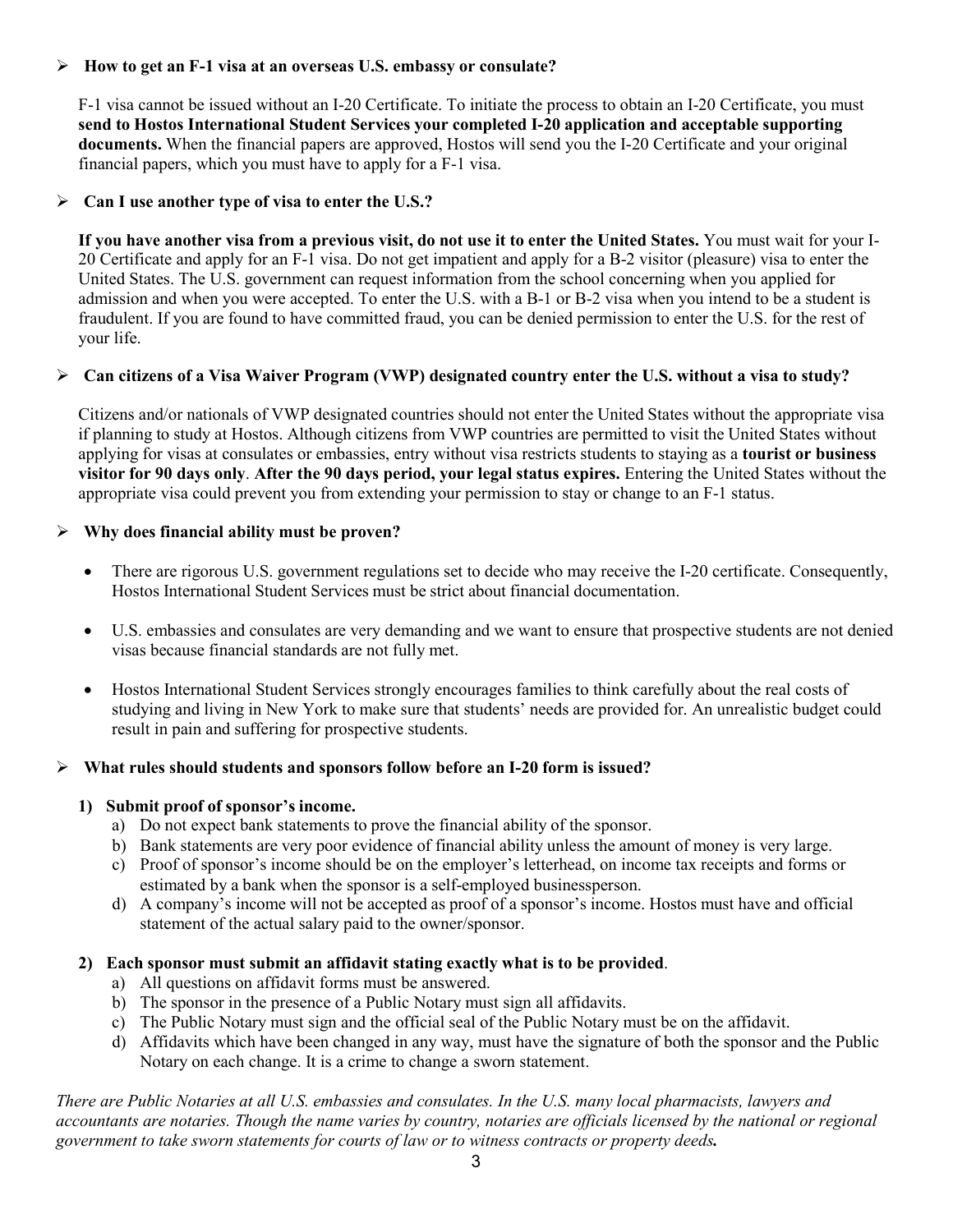- **3) Documents from banks or anyone else, stating that a sponsor has "enough" or "sufficient" funds to support a student will not be accepted**.
	- a) Only the College can decide how much is enough and this is based on federal guidelines.
	- b) Financial papers must state actual dollar amounts **in** *U.S. currency.* Hostos will accept documents which indicate that the income or savings are "in the high five figures (or low six figures, etc.) in U.S. dollars".

#### **4) Do not send documents separately**.

- a) All financial documents must be submitted together.
- b) Partial documentation will be considered incomplete and will be returned.
- c) Documents submitted in person can be hand-delivered to the International Student Services by a designated person with a power-of-attorney.

#### **5) Sponsors should not promise too much money**.

- a) Many sponsors seem to believe that, the more money they promise to give to the student, the more likely we are to issue the I-20 Certificate. However, *the opposite is true.*
- b) The second most common reason why Hostos rejects financial documents is because the sponsor promises to provide more support than his/her income permits.
- c) Sponsors should promise what they truly intend to give.

#### **6) Do not submit old documents**.

- a) The Hostos as well as U.S. Government agencies require new documents (less than six (6) months old).
- b) Older documents will be rejected and returned.

#### **7) Do not send copies**.

- a) Except for tax documents, leases and deeds, all papers must be originals.
- b) Copies are rejected and returned. Originals will be attached to I-20's issued for visa applications and returned to students who are outside the U.S.
- c) Hostos will not accept documents sent by FAX.

#### **8)It is not important how many sponsors there are, whether or not they are U.S. citizens or where they reside.**

a) It is usually easier to get an F-1 visa when at least part of a student's support comes fromoutside the U.S.

#### **9) Students can sponsor themselves, either partly or fully**.

- a) No affidavits are needed.
- b) Last 3 bank statements in the student's name must be provided. The amount of money in the bank account must be divided by two because Hostos has two-year programs.
- c) Information about source of income shown in the bank account must be provided.

#### **10) Scholarships may be used to qualify for the Form I-20**.

a) We must receive an award letter from the private or government scholarship board stating how much money is to be given and for how many years.

#### **11) Free Room and Board can be used to support a student.**

- a) When free room and board is provided, the student will need less in cash from other sponsors.
- b) Affidavit of free room and board must be sent with a copy of the property deed or rental lease.
- c) Such affidavits will not be accepted if the place to live is too small or too far away from the college.

#### **12) Every dollar of support must be proven by student's bank statements, proof of the sponsor's income, or a lease or deed.**

a) Each dollar not provided by the student must be guaranteed in an affidavit by a sponsor.

#### **13) All supporting financial documents must be in English**.

a) In order to make sure that we approve your financial documents as quickly as possible, we request that you **officially translate** into the English language all supporting documents and that U.S. currency is used.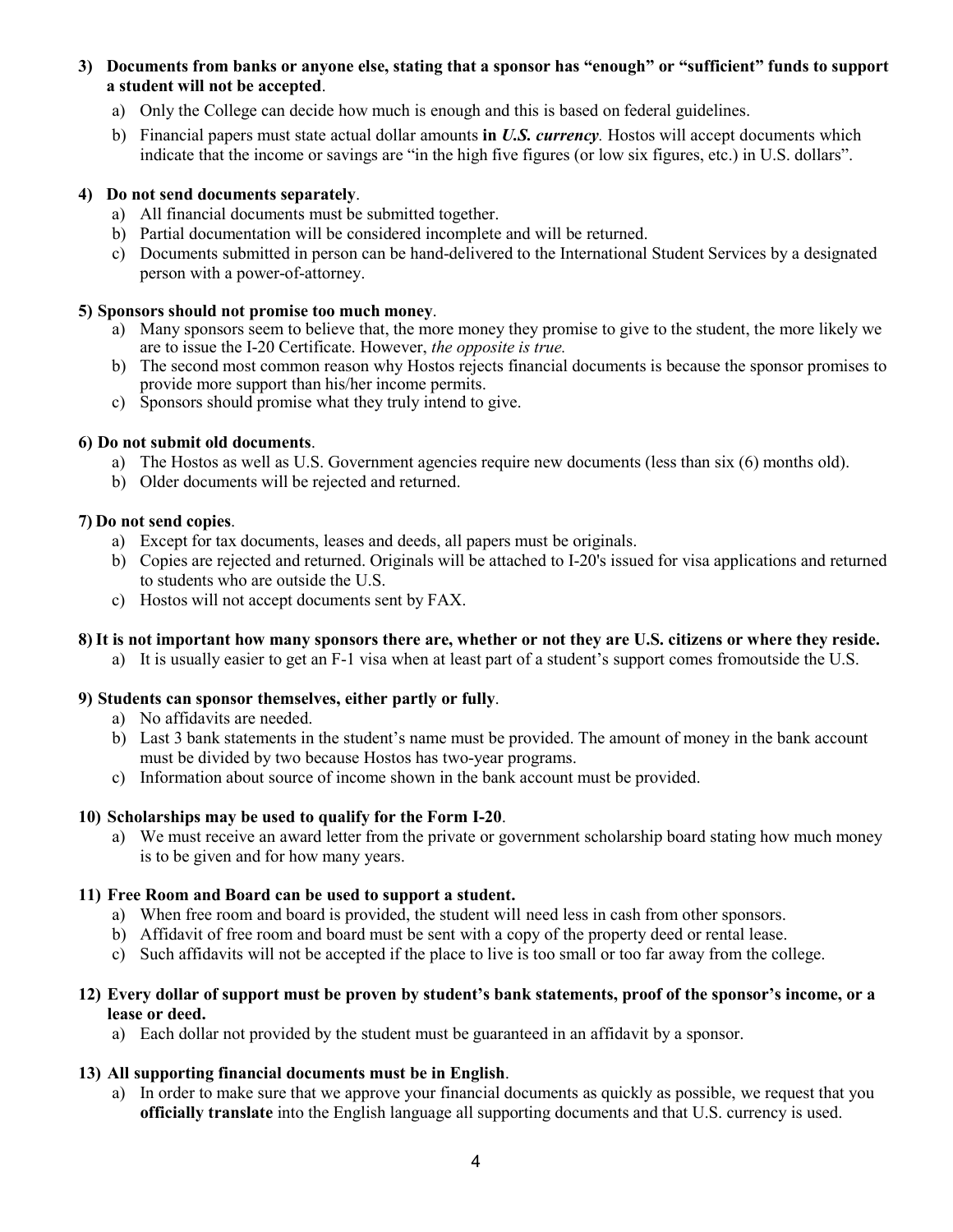## **SPONSOR SUPPORTING EVIDENCE**

A sponsor must show sufficient income and/or financial resources to assure that the student being sponsored will not become a public charge (receive Federal or State low income benefits or services) while in the United States. Evidence should consist of copies of any or all of the following documentation listed below that are applicable to the sponsor's situation. Failure to provide evidence of sufficient income and/or financial resources may result in the denial of the student's application for a visa or his/her removal from the United States. **It is advisable that all funding supporting documents be notarized.** Lastly, the sponsor must submit evidence of income and resources as appropriate.

#### **Acceptable Supporting Evidence:**

- **A.** Written statement from an officer of the bank or other financial institution or brokerage where the sponsor has accounts indicating the following details regarding the account:
	- i) Date account opened
	- ii) Total amount deposited for the past year
	- iii) Last 3 bank statements
	- iv) Present balance
- **B.** Statement of your employer on business stationery showing:
	- i) Date and nature of employment
	- ii) Salary paid
	- iii) Whether the position is temporary or permanent
- **C.** If self-employed:
	- i) Copy of last income tax return filed or
	- ii) Report of commercial rating concern
	- iii) Schedule of assets with supporting documents

#### **Important Notes:**

- The issuance of an I-20 Certificate by Hostos Community College does not guarantee the approval of the F-1 student status by the U.S. Citizenship and Immigration Service or the approval of the F-1 student visa by the U.S. Embassy or Consulate office in your home country.
- Unacceptable financial documents will be rejected and returned. Application must be completed exactly as indicated. Please read and follow the instructions carefully to avoid delays in your process. Almost half of received documents are unsatisfactory because students and/or sponsors do not follow the indicated instructions.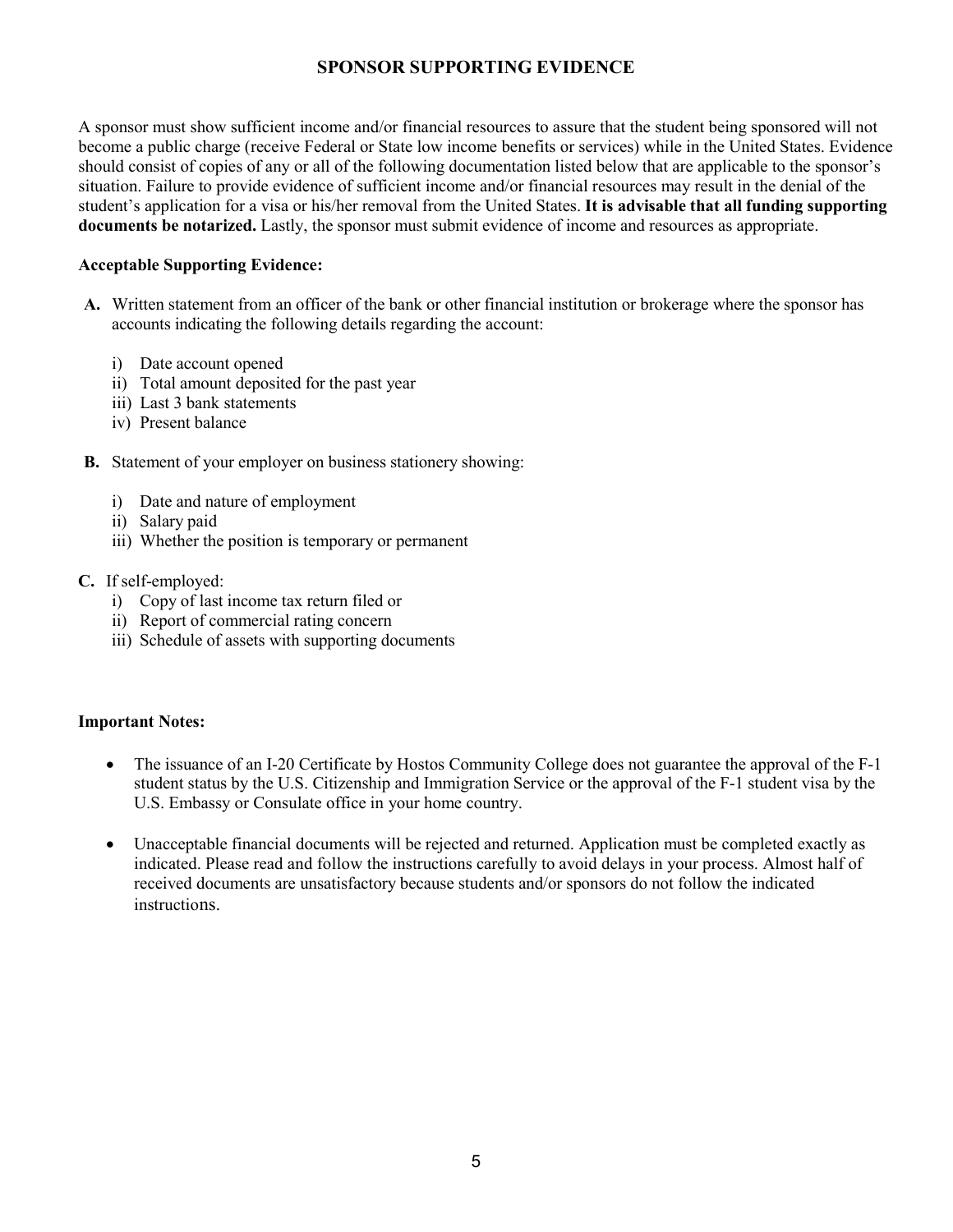## **ESTIMATE OF EXPENSES FOR INTERNATIONAL STUDENTS ATTENDING HOSTOS COMMUNITY COLLEGE OF THE CITY UNIVERSITY OF NEW YORK**

Student Tuition Expenses – Amount provided by Hostos Office of the Bursar Student Living Expenses – Amounts based on calculations provided by CUNY Office of Student Financial Aid

| <b>Tuition per year</b>                   | $$8,086.40*$ |
|-------------------------------------------|--------------|
| <b>Books and Supplies</b>                 | \$1,364.00   |
| <b>Transportation</b>                     | \$1,122.00   |
| <b>Personal Expenses</b>                  | \$4,641.00   |
| <b>Housing</b>                            | \$13,536.00  |
| <b>Meals</b>                              | \$3,652.00   |
|                                           |              |
| <b>Student Expenses excluding housing</b> | \$18,865.40  |
| <b>Total First Year Student Expenses</b>  | \$32,401.40  |

#### **\*Tuition and Fees per academic year (2 semesters) plus fees at Hostos Community College. Calculation based on 12 credits per semester.**

Tuition and Fees stated above are based on the students taking at least 12 credits per semester. This is the minimum number of credits required to be a full-time student (necessary to maintain lawful immigration status). If you take more than 12-unit credits, you will be charged at the rate of \$320.00 per credit.

Students planning to bring a spouse or child/children under an F-2 status must show an additional \$10,000 per year to support each dependent.

## **I-20 Application Deadlines**

| Initial/Overseas         | <b>Fall Semester</b>           | July 1                             |
|--------------------------|--------------------------------|------------------------------------|
| Initial/Overseas         | <b>Spring Semester</b>         | December 1                         |
| Transfer/Inside the U.S. | <b>Fall or Spring Semester</b> | 15 days after first day of classes |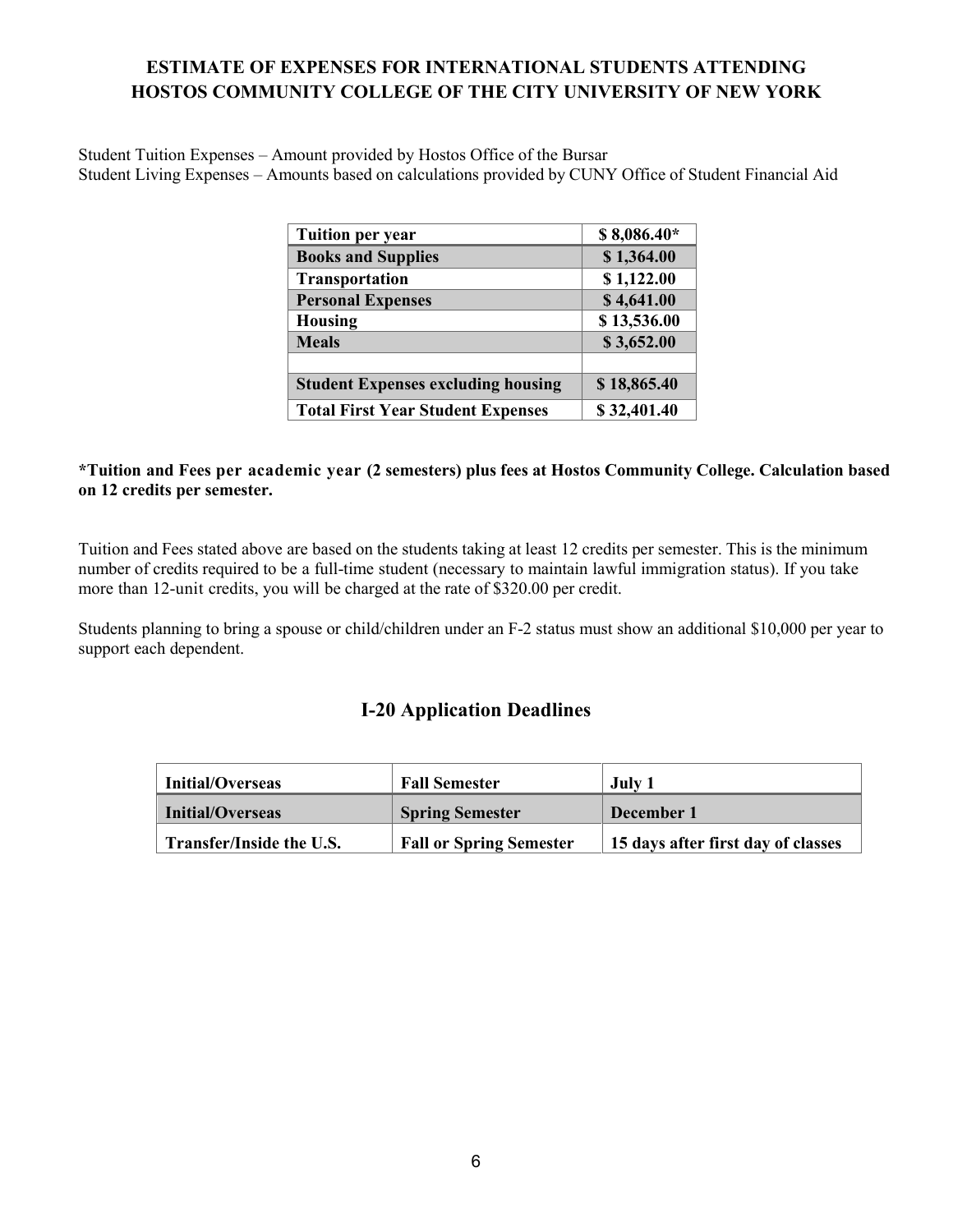#### **SEVIS Fee Payment: Instruction Sheet**

New SEVIS I-901 fees went into effect on June 24, 2019. **The fee is \$350**, to be collected from F visa applicants. The fee will be used by the Department of Homeland Security to pay costs associated with the operation of the federal SEVIS program, including the administration and maintenance of SEVIS, compliance activities, and the hiring of federal liaison officers. Prior to appearing for a visa interview (or for Canadian citizens who are visa exempt, prior to entering the United States), all individuals seeking an *initial* F-1 visa from a U.S. embassy or consulate who have in their possession a SEVIS form I-20 with an issuance date of September 1, 2004 or later will need to pay the SEVIS fee.

Students applying for admission to Hostos for the Fall 2019 semester or later will have to pay the SEVIS fee before they can apply for a visa. Those who are visa exempt (e.g. Canadian citizens) will have to pay the SEVIS fee before they can enter the United States.

#### *Who has to pay the fee?*

New students who need to apply for an F-1 visa in order to enter the United States, and who have been issued a form I-20 for initial attendance dated on or after September 1, 2019, must pay the SEVIS fee before going to the US embassy or consulate for their visa interview. If that individual's visa application is denied, a new SEVIS fee payment will not be required if a subsequent visa application is filed for the same type of program within 12 months of the initial denial. New students who are citizens of Canada wishing to apply for F-1 status at a U.S. port of entry with a form I-20 for initial attendance dated on or after September 1, 2019 must pay the SEVIS fee prior to entering the United States.

#### *Method of payment:*

The federal SEVIS fee can be paid electronically on the internet by credit card (Visa, MasterCard or American Express), or by mail with an international money order in U.S. currency, or foreign draft drawn on a financial institution in the United States and payable in U.S. currency, or by check or money order from a U.S. bank. A special web site has been established for internet fee collection. The website is [www.FMJfee.com.](http://www.fmjfee.com/) Fee payment can also be accepted from any third party, either in the United States or abroad. In other words, a friend or relative can pay the fee on behalf of a student. The Department of Homeland Security will issue an official paper receipt acknowledging every payment regardless of payment method. Express delivery of the receipt can be requested at additional cost. Anyone who pays the fee electronically will be able to print out an electronic receipt immediately at the time of payment for use in advance of the delivery of the paper receipt.

To print a copy of the SEVIS fee application and read about other payment options, visit the SEVIS website at: **www.ice.gov/sevis/i901/faq**

**For Information on How to apply for an F-1 visa in your county visit:** www.travel.state.gov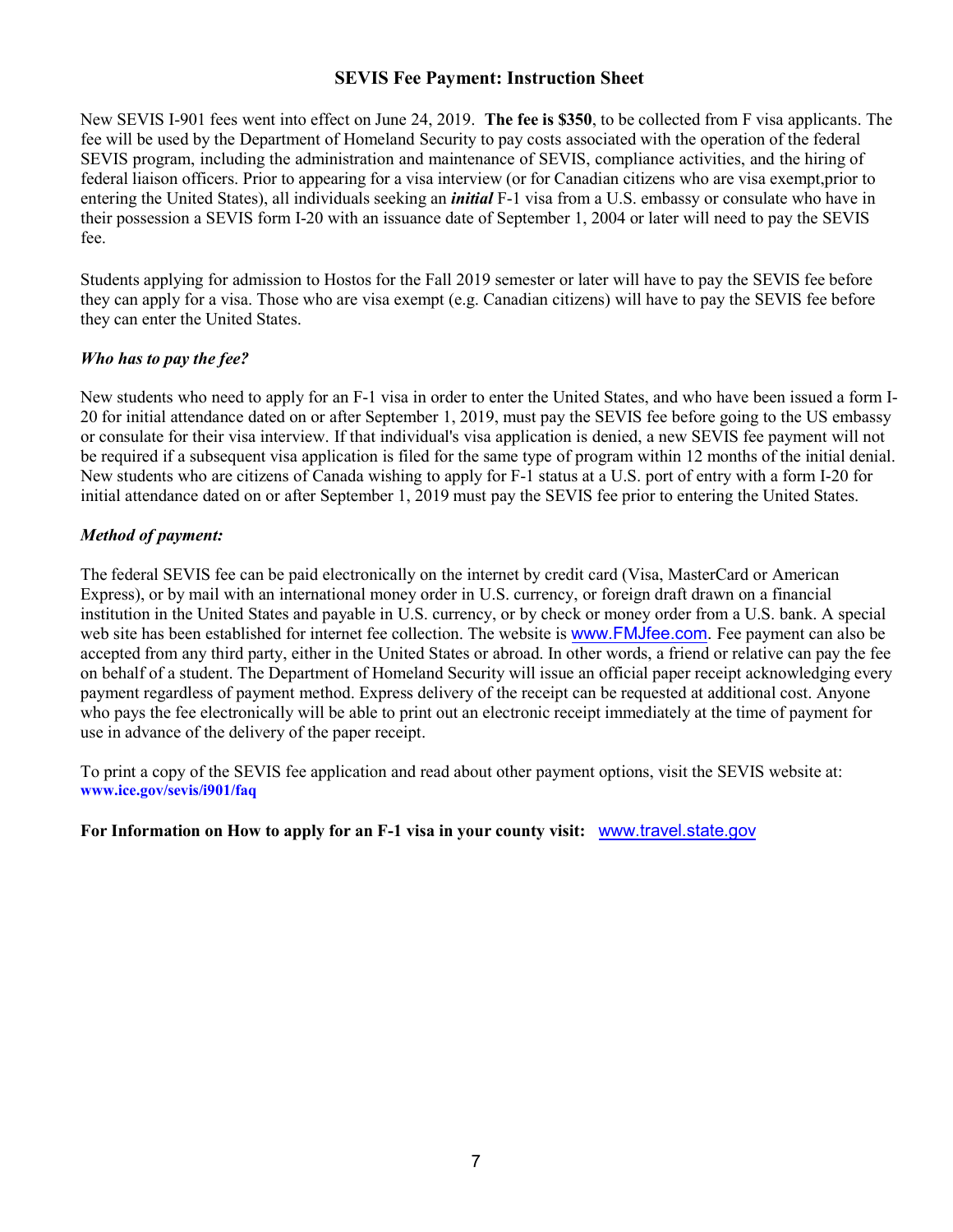

## **Application for the Immigration Certificate of Eligibility (Form I-20)**

International students who are admitted into a degree program at CUNY will need to obtain an I-20 Certificate of Eligibility (Form I-20), in order to enter and/or remain in the U.S. as an F-1 student. This requirement applies whether you are a new student, a transfer student from another U.S. university, or a student transferring between CUNY colleges.

| (Please print clearly)                                                                                        |                    |               |
|---------------------------------------------------------------------------------------------------------------|--------------------|---------------|
| Full name                                                                                                     | Sex: Male          | Female        |
| (Family name as in passport), (Given name as in passport), (Second given/middle name, if any, as in passport) |                    |               |
|                                                                                                               |                    |               |
| (Number and Street)<br>(City, State) (Country)                                                                |                    | (Postal Code) |
| Phone Number <u>Containing</u> Fax Contains Pay                                                               |                    |               |
|                                                                                                               |                    |               |
| (Month/Day/Year)                                                                                              | (City and Country) |               |
|                                                                                                               |                    |               |
| (Number and Street)<br>(City, State)                                                                          | (Country)          | (Postal Code) |
| (Number and Street)<br>(City)                                                                                 | (State)            | (Postal Code) |
| 8. Expected Semester of Enrollment: Fall 20 Winter 20 Spring 20                                               |                    | Summer 20     |
| 9. Degree Program: Associate Degree $\boxed{\phantom{a}}$<br>Certificate Program L                            |                    |               |
|                                                                                                               |                    |               |
| 11. Are you currently at a U.S. institution or college?<br>Yes $\mathsf{\mathsf{\mathsf{\mathsf{L}}}}$<br>No  |                    |               |
| 12. Do you currently hold F-1 status?<br>Yes  <br>No                                                          |                    |               |

## **TO BE COMPLETED BY APPLICANTS ALREADY IN THE U.S.**

If you are currently in the U.S., please indicate your immigration status. Attach a copy of the passport pages with the passport number, expiration date of passport, and the U.S. visa stamp. Include copies of both sides of Form I-94 for yourself and accompanying family members.

|                                                   | 13. F-1 Student Status I-94 Admissions # (Attach copies of ALL your previous issue Forms I-20) |
|---------------------------------------------------|------------------------------------------------------------------------------------------------|
| 14. Institution that issued most recent Form I-20 | SEVIS # N                                                                                      |
| 15. Current U.S. school name                      |                                                                                                |
| 15 (b). Current U.S. school address               |                                                                                                |
|                                                   | 16. Other Immigration Status (If Applicable, specify type)                                     |
| 17. I-94 Admission No.                            |                                                                                                |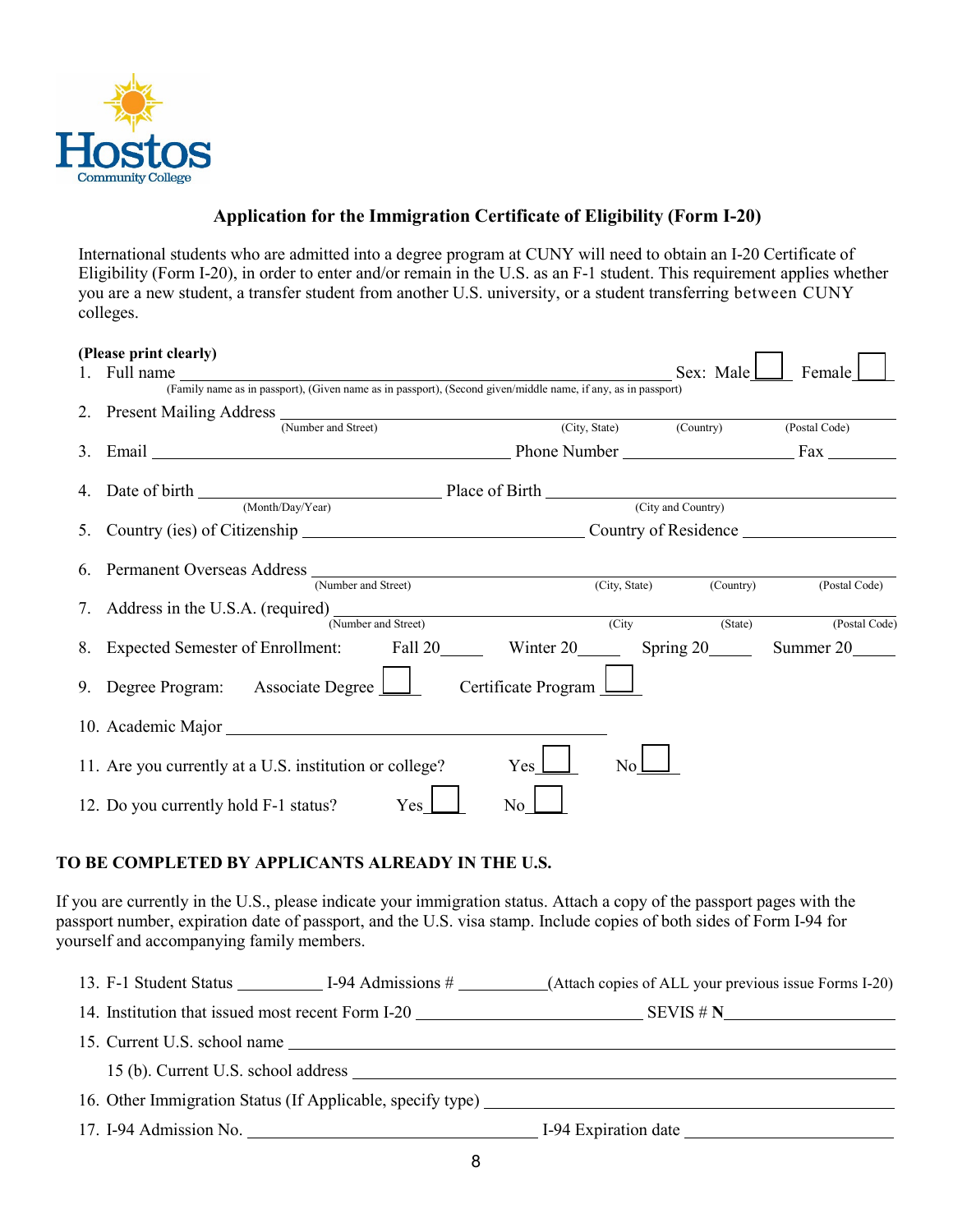#### **Declaration & Certification of Finances**

Please indicate the source and amount of your financial support for the first two years for Associate's degree candidates. The CUNY college that has admitted you requires documentation of guaranteed support for the first year and projected support for future years. Note that costs may rise 7-10% annually. Total amounts must meet or exceed the estimate of expenses (see "Sponsor Supporting Evidence" page).

U.S. immigration authorities require colleges to receive satisfactory financial certifications from prospective students before issuing a Form I-20. Therefore, you must attach original documents for each source of financial support you indicate. Please refer to the "Sponsor Supporting Evidence" page for a list of acceptable supporting documents. Be sure to have an additional set of original documents for your appointment at the U.S. Consulate (or Embassy) overseas.

Complete and send in this page with your application. Provide as much detail as possible.

| <b>SOURCE OF FINANCIAL SUPPORT</b>                                                                                              | <b>Guaranteed</b>    | Projected      | Projected      | Projected                 |  |
|---------------------------------------------------------------------------------------------------------------------------------|----------------------|----------------|----------------|---------------------------|--|
| (Amount in U.S. Dollars)                                                                                                        | <b>Support</b>       | <b>Support</b> | <b>Support</b> | <b>Support</b>            |  |
|                                                                                                                                 |                      |                |                |                           |  |
|                                                                                                                                 | 1 <sup>st</sup> Year | $2nd$ Year     | 3rd Year       | 4 <sup>th</sup> Year      |  |
| <b>Student</b><br>A.                                                                                                            |                      |                |                |                           |  |
| Name:                                                                                                                           |                      |                |                |                           |  |
| Name of Bank:                                                                                                                   |                      |                |                |                           |  |
| Location (City and Country):                                                                                                    |                      |                |                |                           |  |
| The student must provide the following documents in                                                                             |                      |                |                |                           |  |
| English:                                                                                                                        |                      |                |                |                           |  |
| Bank officer's summary statement of account history                                                                             |                      |                |                |                           |  |
| Stock brokerage account statements, if any<br>2.                                                                                |                      |                |                |                           |  |
|                                                                                                                                 | \$                   | \$             | $\mathbf S$    | $\mathbf S$               |  |
| <b>B.</b> Parents and/or other individual sponsors                                                                              |                      |                |                |                           |  |
| Name:                                                                                                                           |                      |                |                |                           |  |
| Relationship to student:                                                                                                        |                      |                |                |                           |  |
|                                                                                                                                 | \$                   | \$             | $\mathbf S$    | $\mathbf S$               |  |
| Name:                                                                                                                           |                      |                |                |                           |  |
| Relationship to student:                                                                                                        |                      |                |                |                           |  |
|                                                                                                                                 | \$                   | \$             | $\mathbf S$    | $\mathbf S$               |  |
| Name:                                                                                                                           |                      |                |                |                           |  |
| Relationship to student:                                                                                                        |                      |                |                |                           |  |
|                                                                                                                                 | \$                   | \$             | $\mathbf S$    | $\mathbf S$               |  |
| C. Government, University, or Other Sponsor                                                                                     |                      |                |                |                           |  |
| <b>Source</b>                                                                                                                   | \$                   | \$             | \$             | $\boldsymbol{\mathsf{S}}$ |  |
| <b>Source</b>                                                                                                                   | \$                   | \$             | \$             | \$                        |  |
| <b>Source</b>                                                                                                                   | \$                   | S              | <b>S</b>       | \$                        |  |
| Attach current signed official copy of the terms of sponsorship, including amount of support in U.S. Dollars and period covered |                      |                |                |                           |  |
|                                                                                                                                 |                      |                |                |                           |  |

| <b>Grand Totals</b>                                           |  |  |
|---------------------------------------------------------------|--|--|
| (Each total must equal the estimate of expenses for one year) |  |  |

#### **The college cannot issue a Form I-20 until you meet all requirements for financial documentation.**

By signing my name to this form, I certify that the information above is a correct statement of my arrangements for financing my studies at a two year or four year college of The City University of New York.

**Student's Signature Date 2008 Contract and Student's Signature Date 2008 Contract and Date 2008 Contract and Date 2008 Contract and Date 2008 Contract and Date 2008 Contract and Date 2008 Contract and Date 2008 Contract a** 

**Print Name**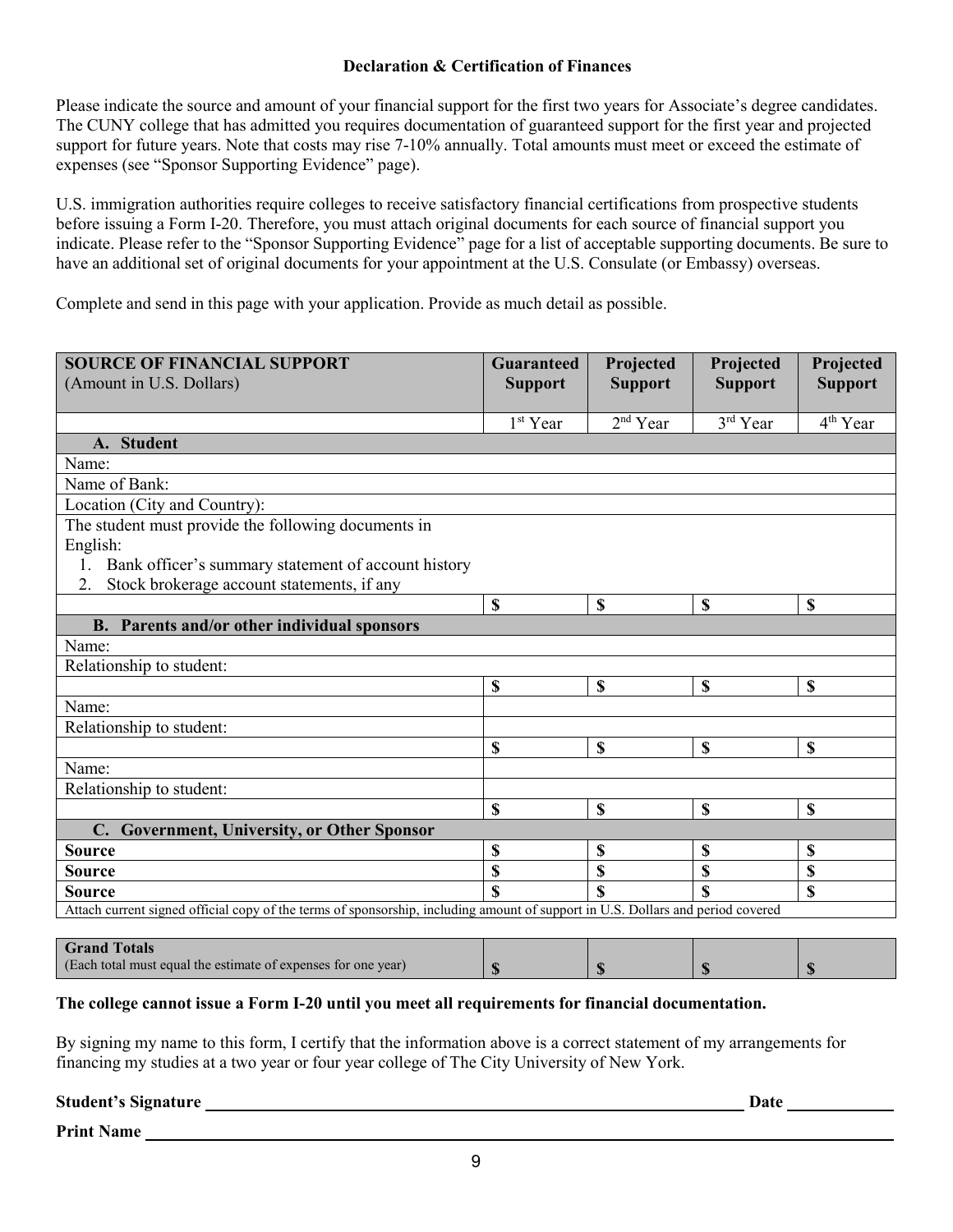#### **AFFIDAVIT OF SUPPORT**

This form is for individuals using their own income and/or savings to support a student. It must be completed by the person who will provide the student with full or partial financial support and/or room and board during the student's course of study at The City University of New York. **Sponsors providing financial support must complete items 1-6; sponsors providing room and/or board must complete Items 1 and 7 (only).** 

#### **SPONSOR INFORMATION**

| (Name of sponsor)<br>(Country/ies)<br>and residing at <u>(Street</u> )<br>(City/State)<br>(Country) (Postal Code)<br>(Telephone)<br>Certify the following:<br>I am employed with <u>Community (Name of employer)</u><br>2)<br><b>located at</b> (Street) (City/State) (Country) (Postal Code)<br>(Telephone)<br>Attach a current salary confirmation statement written by that employer, or verification of annual income for self-<br>employed or retired individuals. The employer statement or verification of annual income must be written in<br>English or come with a certified translation.<br>Address of Bank: (Number and Street) (City/State) (Country) (Country)<br>(Postal Code)<br>Attach bank officer's statement of account history.<br>4a) I currently support _________ persons (including myself). Our total annual income is \$<br>(U.S.).<br>Our total family expenses are \$ _____________________(U.S.).<br><b>4b</b> ) I sponsor_________(number) individuals for immigration in addition to this affidavit.<br><b>STUDENT SUPPORT INFORMATION</b><br><b>5)</b> This affidavit is executed on behalf of<br>who was born on<br>(Name of student)<br>(MM/DD/YYYY)<br>$S/he$ is my: $\_\_$<br>(Relationship to sponsor)<br>amount of \$ ________________(U.S.) for her/his tuition, fees, and/or living expenses each year during the entire<br>program of study at The CityUniversity of New York until _____________________(give a date when the<br>sponsorship is expected to terminate). | 1) | I, | $\overline{\phantom{a}}$ , citizen of $\overline{\phantom{a}}$ |  |  |  |
|--------------------------------------------------------------------------------------------------------------------------------------------------------------------------------------------------------------------------------------------------------------------------------------------------------------------------------------------------------------------------------------------------------------------------------------------------------------------------------------------------------------------------------------------------------------------------------------------------------------------------------------------------------------------------------------------------------------------------------------------------------------------------------------------------------------------------------------------------------------------------------------------------------------------------------------------------------------------------------------------------------------------------------------------------------------------------------------------------------------------------------------------------------------------------------------------------------------------------------------------------------------------------------------------------------------------------------------------------------------------------------------------------------------------------------------------------------------------------------------------------------------------|----|----|----------------------------------------------------------------|--|--|--|
|                                                                                                                                                                                                                                                                                                                                                                                                                                                                                                                                                                                                                                                                                                                                                                                                                                                                                                                                                                                                                                                                                                                                                                                                                                                                                                                                                                                                                                                                                                                    |    |    |                                                                |  |  |  |
|                                                                                                                                                                                                                                                                                                                                                                                                                                                                                                                                                                                                                                                                                                                                                                                                                                                                                                                                                                                                                                                                                                                                                                                                                                                                                                                                                                                                                                                                                                                    |    |    |                                                                |  |  |  |
|                                                                                                                                                                                                                                                                                                                                                                                                                                                                                                                                                                                                                                                                                                                                                                                                                                                                                                                                                                                                                                                                                                                                                                                                                                                                                                                                                                                                                                                                                                                    |    |    |                                                                |  |  |  |
|                                                                                                                                                                                                                                                                                                                                                                                                                                                                                                                                                                                                                                                                                                                                                                                                                                                                                                                                                                                                                                                                                                                                                                                                                                                                                                                                                                                                                                                                                                                    |    |    |                                                                |  |  |  |
|                                                                                                                                                                                                                                                                                                                                                                                                                                                                                                                                                                                                                                                                                                                                                                                                                                                                                                                                                                                                                                                                                                                                                                                                                                                                                                                                                                                                                                                                                                                    |    |    |                                                                |  |  |  |
|                                                                                                                                                                                                                                                                                                                                                                                                                                                                                                                                                                                                                                                                                                                                                                                                                                                                                                                                                                                                                                                                                                                                                                                                                                                                                                                                                                                                                                                                                                                    |    |    |                                                                |  |  |  |
|                                                                                                                                                                                                                                                                                                                                                                                                                                                                                                                                                                                                                                                                                                                                                                                                                                                                                                                                                                                                                                                                                                                                                                                                                                                                                                                                                                                                                                                                                                                    |    |    |                                                                |  |  |  |
|                                                                                                                                                                                                                                                                                                                                                                                                                                                                                                                                                                                                                                                                                                                                                                                                                                                                                                                                                                                                                                                                                                                                                                                                                                                                                                                                                                                                                                                                                                                    |    |    |                                                                |  |  |  |
|                                                                                                                                                                                                                                                                                                                                                                                                                                                                                                                                                                                                                                                                                                                                                                                                                                                                                                                                                                                                                                                                                                                                                                                                                                                                                                                                                                                                                                                                                                                    |    |    |                                                                |  |  |  |
|                                                                                                                                                                                                                                                                                                                                                                                                                                                                                                                                                                                                                                                                                                                                                                                                                                                                                                                                                                                                                                                                                                                                                                                                                                                                                                                                                                                                                                                                                                                    |    |    |                                                                |  |  |  |
|                                                                                                                                                                                                                                                                                                                                                                                                                                                                                                                                                                                                                                                                                                                                                                                                                                                                                                                                                                                                                                                                                                                                                                                                                                                                                                                                                                                                                                                                                                                    |    |    |                                                                |  |  |  |
|                                                                                                                                                                                                                                                                                                                                                                                                                                                                                                                                                                                                                                                                                                                                                                                                                                                                                                                                                                                                                                                                                                                                                                                                                                                                                                                                                                                                                                                                                                                    |    |    |                                                                |  |  |  |
|                                                                                                                                                                                                                                                                                                                                                                                                                                                                                                                                                                                                                                                                                                                                                                                                                                                                                                                                                                                                                                                                                                                                                                                                                                                                                                                                                                                                                                                                                                                    |    |    |                                                                |  |  |  |
|                                                                                                                                                                                                                                                                                                                                                                                                                                                                                                                                                                                                                                                                                                                                                                                                                                                                                                                                                                                                                                                                                                                                                                                                                                                                                                                                                                                                                                                                                                                    |    |    |                                                                |  |  |  |
|                                                                                                                                                                                                                                                                                                                                                                                                                                                                                                                                                                                                                                                                                                                                                                                                                                                                                                                                                                                                                                                                                                                                                                                                                                                                                                                                                                                                                                                                                                                    |    |    |                                                                |  |  |  |
|                                                                                                                                                                                                                                                                                                                                                                                                                                                                                                                                                                                                                                                                                                                                                                                                                                                                                                                                                                                                                                                                                                                                                                                                                                                                                                                                                                                                                                                                                                                    |    |    |                                                                |  |  |  |
|                                                                                                                                                                                                                                                                                                                                                                                                                                                                                                                                                                                                                                                                                                                                                                                                                                                                                                                                                                                                                                                                                                                                                                                                                                                                                                                                                                                                                                                                                                                    |    |    |                                                                |  |  |  |
|                                                                                                                                                                                                                                                                                                                                                                                                                                                                                                                                                                                                                                                                                                                                                                                                                                                                                                                                                                                                                                                                                                                                                                                                                                                                                                                                                                                                                                                                                                                    |    |    |                                                                |  |  |  |
|                                                                                                                                                                                                                                                                                                                                                                                                                                                                                                                                                                                                                                                                                                                                                                                                                                                                                                                                                                                                                                                                                                                                                                                                                                                                                                                                                                                                                                                                                                                    |    |    |                                                                |  |  |  |
|                                                                                                                                                                                                                                                                                                                                                                                                                                                                                                                                                                                                                                                                                                                                                                                                                                                                                                                                                                                                                                                                                                                                                                                                                                                                                                                                                                                                                                                                                                                    |    |    |                                                                |  |  |  |
|                                                                                                                                                                                                                                                                                                                                                                                                                                                                                                                                                                                                                                                                                                                                                                                                                                                                                                                                                                                                                                                                                                                                                                                                                                                                                                                                                                                                                                                                                                                    |    |    |                                                                |  |  |  |
|                                                                                                                                                                                                                                                                                                                                                                                                                                                                                                                                                                                                                                                                                                                                                                                                                                                                                                                                                                                                                                                                                                                                                                                                                                                                                                                                                                                                                                                                                                                    |    |    |                                                                |  |  |  |
|                                                                                                                                                                                                                                                                                                                                                                                                                                                                                                                                                                                                                                                                                                                                                                                                                                                                                                                                                                                                                                                                                                                                                                                                                                                                                                                                                                                                                                                                                                                    |    |    |                                                                |  |  |  |
|                                                                                                                                                                                                                                                                                                                                                                                                                                                                                                                                                                                                                                                                                                                                                                                                                                                                                                                                                                                                                                                                                                                                                                                                                                                                                                                                                                                                                                                                                                                    |    |    |                                                                |  |  |  |
|                                                                                                                                                                                                                                                                                                                                                                                                                                                                                                                                                                                                                                                                                                                                                                                                                                                                                                                                                                                                                                                                                                                                                                                                                                                                                                                                                                                                                                                                                                                    |    |    |                                                                |  |  |  |
|                                                                                                                                                                                                                                                                                                                                                                                                                                                                                                                                                                                                                                                                                                                                                                                                                                                                                                                                                                                                                                                                                                                                                                                                                                                                                                                                                                                                                                                                                                                    |    |    |                                                                |  |  |  |
|                                                                                                                                                                                                                                                                                                                                                                                                                                                                                                                                                                                                                                                                                                                                                                                                                                                                                                                                                                                                                                                                                                                                                                                                                                                                                                                                                                                                                                                                                                                    |    |    |                                                                |  |  |  |
|                                                                                                                                                                                                                                                                                                                                                                                                                                                                                                                                                                                                                                                                                                                                                                                                                                                                                                                                                                                                                                                                                                                                                                                                                                                                                                                                                                                                                                                                                                                    |    |    |                                                                |  |  |  |
|                                                                                                                                                                                                                                                                                                                                                                                                                                                                                                                                                                                                                                                                                                                                                                                                                                                                                                                                                                                                                                                                                                                                                                                                                                                                                                                                                                                                                                                                                                                    |    |    |                                                                |  |  |  |